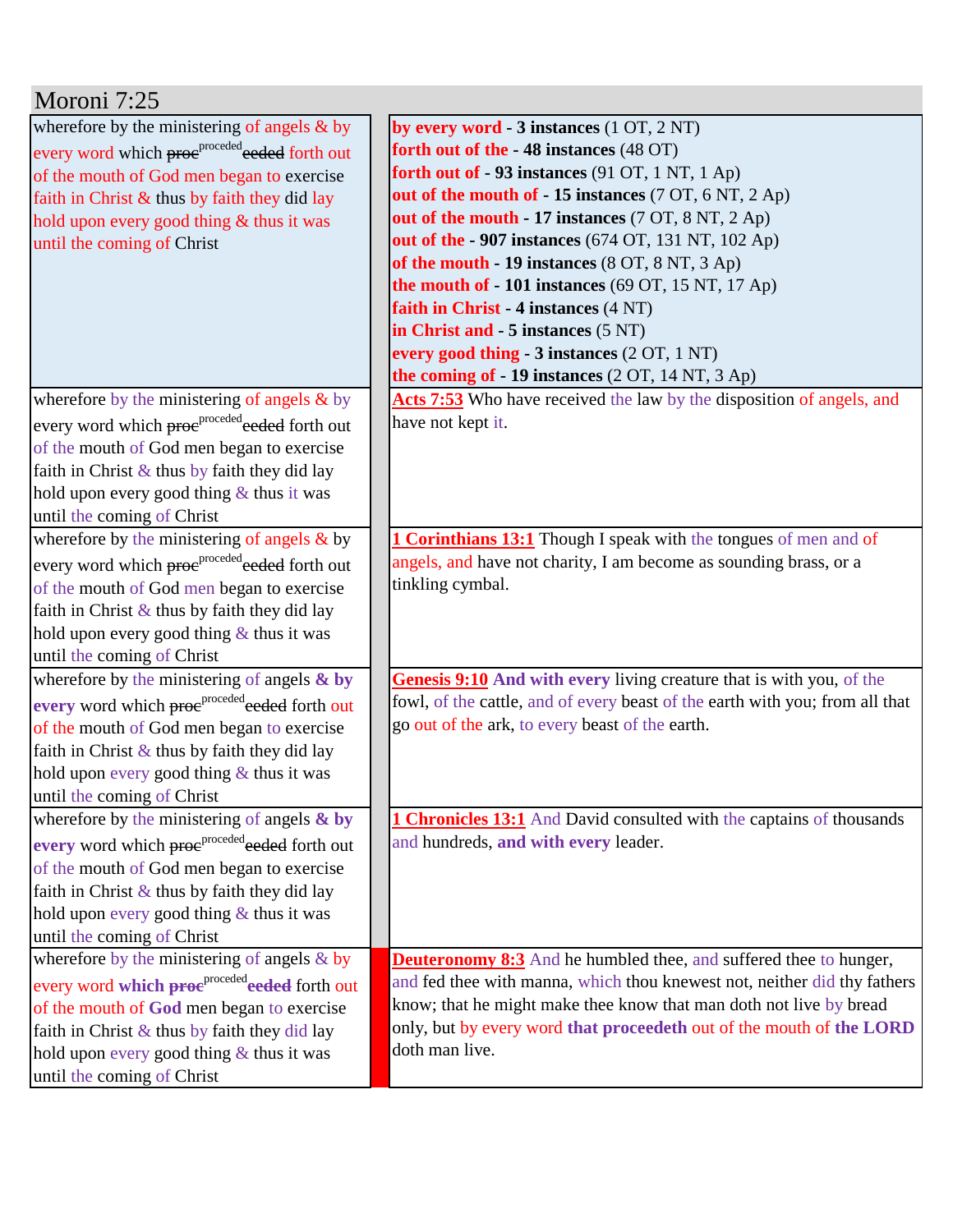| wherefore by the ministering of angels $&$ by             | Matthew 4:4 But he answered and said, It is written, Man shall not live        |
|-----------------------------------------------------------|--------------------------------------------------------------------------------|
| every word which proc <sup>proceded</sup> eeded forth out | by bread alone, but by every word that proceedeth out of the mouth of          |
| of the mouth of God men began to exercise                 | God.                                                                           |
| faith in Christ $\&$ thus by faith they did lay           |                                                                                |
| hold upon every good thing & thus it was                  |                                                                                |
| until the coming of Christ                                |                                                                                |
| wherefore by the ministering of angels $\&$ by            | <b>Luke 4:22</b> And all bare him witness, and wondered at the gracious        |
| every word which proc <sup>proceded</sup> eeded forth out | words which proceeded out of his mouth. And they said, Is not this             |
| of the mouth of God men began to exercise                 | Joseph's son?                                                                  |
| faith in Christ & thus by faith they did lay              |                                                                                |
| hold upon every good thing $&$ thus it was                |                                                                                |
| until the coming of Christ                                |                                                                                |
| wherefore by the ministering of angels $\&$ by            | 2 Chronicles 35:22 Nevertheless Josiah would not turn his face from            |
| every word which proc <sup>proceded</sup> eeded forth out | him, but disguised himself, that he might fight with him, and hearkened        |
| of the mouth of God men began to exercise                 | not unto the words of Necho from the mouth of God, and came to fight           |
| faith in Christ $\&$ thus by faith they did lay           | in the valley of Megiddo.                                                      |
| hold upon every good thing $&$ thus it was                |                                                                                |
| until the coming of Christ                                |                                                                                |
| wherefore by the ministering of angels & by               | <b>Genesis 6:1</b> And it came to pass, when men began to multiply on the      |
| every word which proc <sup>proceded</sup> eeded forth out | face of the earth, and daughters were born unto them,                          |
| of the mouth of God men began to exercise                 |                                                                                |
| faith in Christ $\&$ thus by faith they did lay           |                                                                                |
| hold upon every good thing $&$ thus it was                |                                                                                |
| until the coming of Christ                                |                                                                                |
| wherefore by the ministering of angels & by               | <b>Hebrews 11:29</b> By faith they passed through the Red sea as by dry land:  |
| every word which proc <sup>proceded</sup> eeded forth out | which the Egyptians assaying to do were drowned.                               |
| of the mouth of God men began to exercise                 |                                                                                |
| faith in Christ & thus by faith they did lay              |                                                                                |
| hold upon every good thing & thus it was                  |                                                                                |
| until the coming of Christ                                |                                                                                |
| wherefore by the ministering of angels $\&$ by            | <b>Proverbs 3:18</b> She is a tree of life to them that lay hold upon her: and |
| every word which proc <sup>proceded</sup> eeded forth out | happy is every one that retaineth her.                                         |
| of the mouth of God men began to exercise                 |                                                                                |
| faith in Christ & thus by faith they did lay              |                                                                                |
| hold upon every good thing & thus it was                  |                                                                                |
| until the coming of Christ                                |                                                                                |
| wherefore by the ministering of angels & by               | <b>Hebrews 6:18</b> That by two immutable things, in which it was impossible   |
| every word which proe <sup>proceded</sup> eeded forth out | for God to lie, we might have a strong consolation, who have fled for          |
| of the mouth of God men began to exercise                 | refuge to lay hold upon the hope set before us:                                |
| faith in Christ & thus by faith they did lay              |                                                                                |
| hold upon every good thing & thus it was                  |                                                                                |
| until the coming of Christ                                |                                                                                |